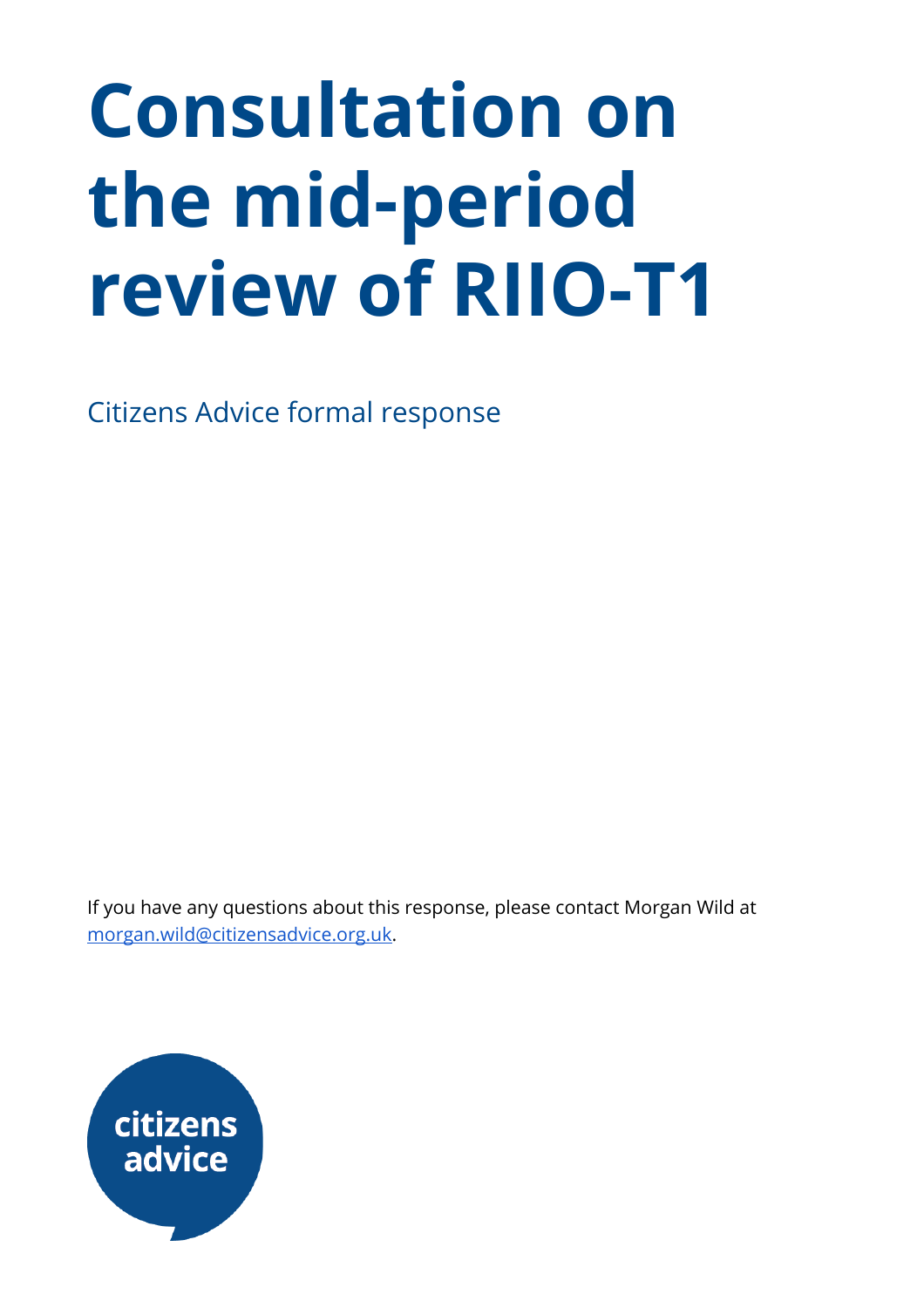## **Summary**

Citizens Advice welcomes the opportunity to offer views on Ofgem's minded-to positions on its RIIO-T1 mid-period review. Within the narrow context of a review into RIIO-T1, we welcome the steps Ofgem are taking to deliver consumer benefit. Detailed comments follow, but our principal comments are:

- Consumers stand to benefit by **£185.4m** from the reductions Ofgem proposes. This robust action from the regulator in recovering consumers' money for outputs that are no longer required is extremely welcome.
- In the wider context (over the remainder of the price control), in excess of **£1bn** of transmission and gas distribution networks' future outperformance will be due to price changes, which is not justified on the basis of innovation and efficiency savings. While RIIO is an important step forward for network regulation, it is still not working optimally for consumers.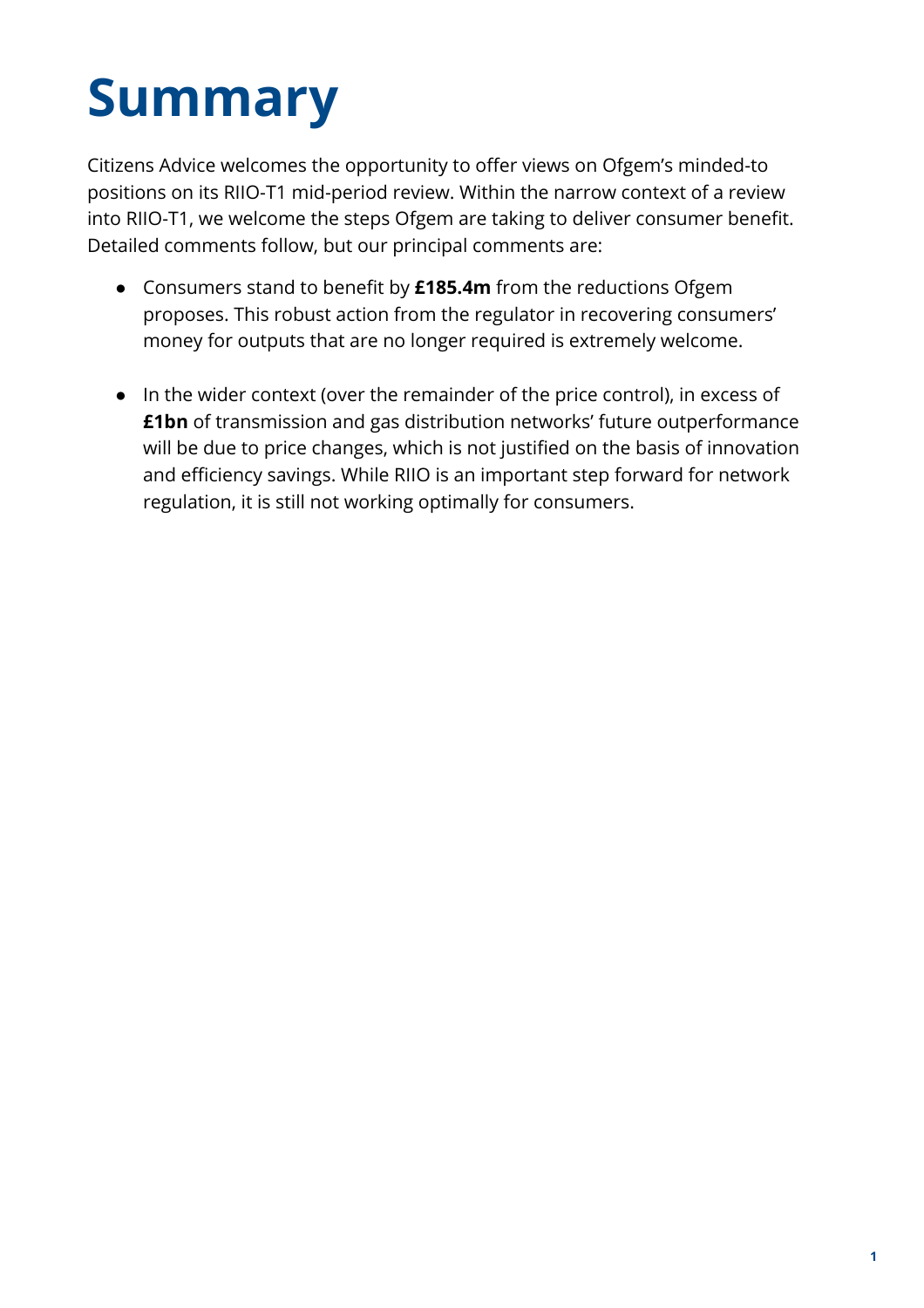### **General comments on RIIO**

Our position starts from a broader view than the regulatorily narrow confines of this mid period review. The forecast rate of return on regulated equity for the three transmission companies averages at  $9.3\%$ <sup>1</sup>. However, transmission networks are fundamentally low-risk assets<sup>2</sup> and this is well in excess of what we believe is appropriate for low-risk investments. For all networks, the era of extraordinary returns for run-of-the-mill performance should come to an end.

In our previous consultation response on whether to hold a mid period review for T1 and GD1<sup>3</sup>, we argued strongly that they should be an opportunity to conduct a bottom-up analysis of how RIIO-T1 and RIIO-GD1 have functioned to date and to identify where there are opportunities to deliver better value for consumers. We are pleased that this is being acted on to some extent, through the additional work Ofgem are conducting on output accountability, filling gaps in the RIIO framework and improving RIIO's operation. However, we remain disappointed that the opportunity for a root-and-branch review is being missed.

We would particularly welcome Ofgem's attention in two areas. Firstly, we do not believe that the Weighted Average Cost of Capital is appropriately calibrated. As we argue in *Many happy returns<sup>4</sup>*, Ofgem should consider the following:

a) Ofgem currently benchmarks the cost of debt to real world corollaries. This should be extended to the estimation of the risk-free interest rate, using the return on government gilts as a proxy; and

b) Ofgem should shorten the time horizon of the cost of debt index from 10 to 5 years, to more accurately track market prices.

Secondly, Ofgem should reconsider indexation of real price effects (RPE), that vary in ways not tracked by RPI. In the 2014-15 RIIO-T1 annual report and the 2013-14 RIIO-GD1 report (the RPE impact forecast was not updated for 2014-15), Ofgem identifies that a significant proportion of companies' future outperformance under RIIO will accrue in virtue of expected prices changing at lower rates than Ofgem forecasted. This amounts to £462.3m in RIIO-T1 and £600m in RIIO-GD1 $^5$ , combining to over £1bn across transmission and gas distribution companies over the remainder of the price control. This outperformance is not earned through companies increasing efficiency. It is due to wider market conditions over which exert have little or no control.

<sup>1</sup> [RIIO Electricity Transmission Annual Report,](https://www.ofgem.gov.uk/sites/default/files/docs/riio_transmission_annual_report_2015_publish.pdf) Ofgem, 2014-15.

<sup>&</sup>lt;sup>2</sup> [Many happy returns](https://www.citizensadvice.org.uk/cymraeg/about-us/policy/policy-research-topics/consumer-policy-research/consumer-policy-research/many-happy-returns/), Citizens Advice, 2015.

<sup>&</sup>lt;sup>3</sup> [Citizens Advice formal response: RIIO-T1 and GD1 Mid-Period Review,](https://www.citizensadvice.org.uk/Global/CitizensAdvice/Energy/Energy%20Consultation%20responses/RIIO-T1andGD1Mid-PeriodReview-ConsultationResponse.pdf) Citizens Advice, 2015

<sup>&</sup>lt;sup>4</sup> [Many happy returns](https://www.citizensadvice.org.uk/cymraeg/about-us/policy/policy-research-topics/consumer-policy-research/consumer-policy-research/many-happy-returns/), Citizens Advice, 2015.

<sup>&</sup>lt;sup>5</sup> [RIIO Electricity Transmission Annual Report,](https://www.ofgem.gov.uk/sites/default/files/docs/riio_transmission_annual_report_2015_publish.pdf) Ofgem, 2014-15 & [RIIO Gas Distribution Annual Report,](https://www.ofgem.gov.uk/publications-and-updates/riio-gd1-annual-report-2013-14) Ofgem, 2013-14.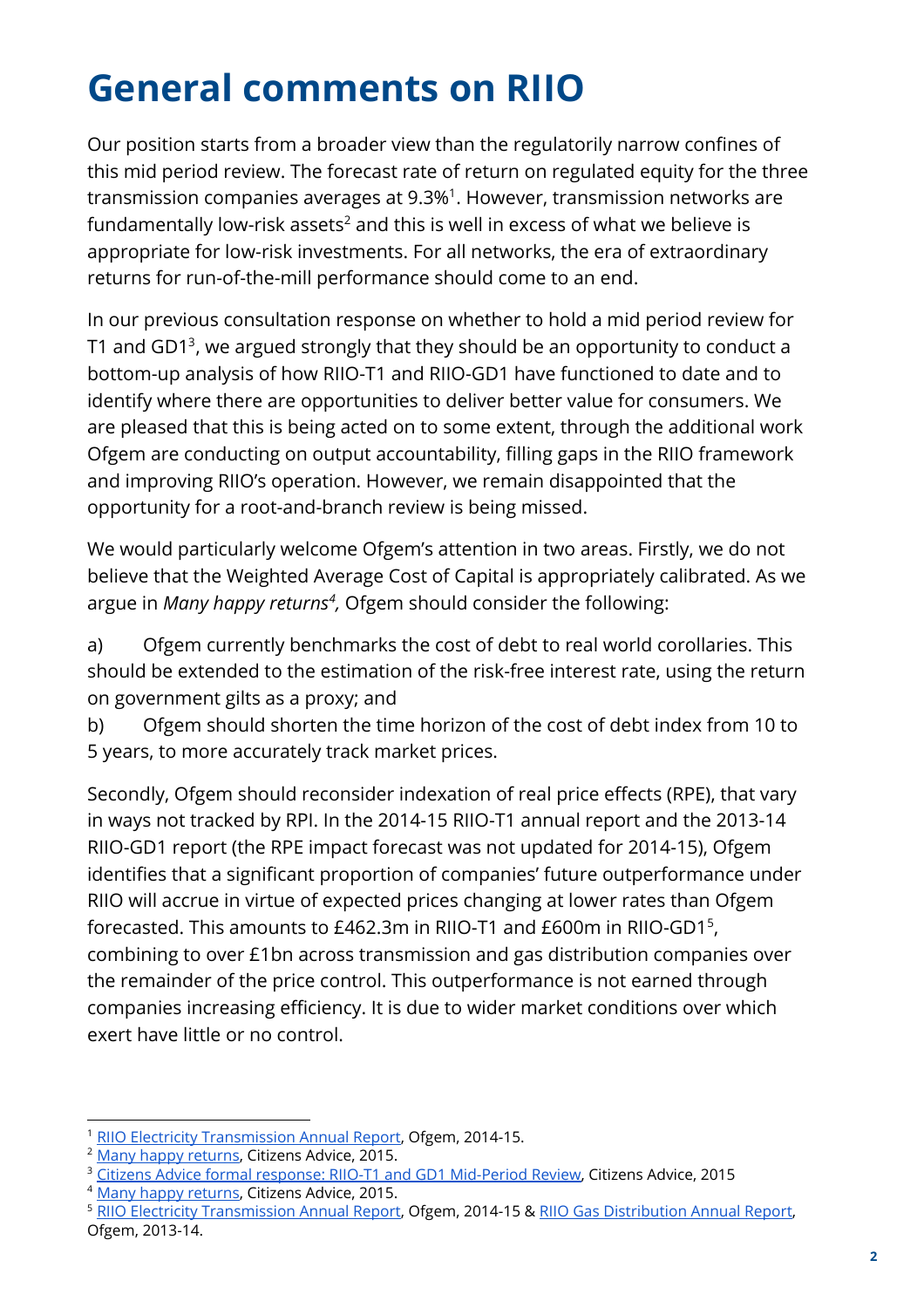We recognise there are complexities in indexing RPEs and that Ofgem had to make a number of finely balanced judgements under uncertain conditions when it designed the first iteration of RIIO. As Ofgem stated in the final decision on RPEs in RIIO-ED1 $<sup>6</sup>$ , 'RPE indexation could have some benefit. Applying our ex ante approach</sup> risks the forecast being wrong' but concluded that the risks of unintended consequences were high and introducing it at that stage of price control development would lead to regulatory instability.

However, sufficient data about price effects is now available. The current approach to forecasting costs is not working in consumers' interests and leads to considerably higher bills. Ofgem needs to learn these lessons for future iterations of RIIO.

#### **The mid-period review analysis**

Before considering the mid-period review's subject matter itself, we offer comments on the quality of the analysis presented. The consultation inadequately demonstrates how Ofgem has reached its decision to allow or disallow particular revenue for transmission companies. While we expect that very detailed discussions have taken place between the transmission companies and Ofgem regarding an appropriate allowance, this does not seem to have happened in the clear light of day. We do not think that the process has been designed with the needs of transparent, external scrutiny in mind.

For example, this is the most detailed analysis provided on why NGET's requested allowances were amended<sup>7</sup>:

| <b>Output area</b>               | <b>NGET's funding</b><br>request<br>(2009/10 prices) | <b>Our proposed</b><br>allowances<br>(2009/10 prices) |
|----------------------------------|------------------------------------------------------|-------------------------------------------------------|
| <b>ITPR</b> activities           | £16,92m                                              | £15.00m                                               |
| <b>SBR/DSBR</b>                  | £4.56m                                               | £4.50m                                                |
| <b>DSR</b>                       | £2.10m                                               | £2.02m                                                |
| <b>Total allowance</b><br>impact | £23.58m                                              | £21.52m                                               |

<sup>&</sup>lt;sup>6</sup> [Reasons for our decision on the treatment of real price effects for RIIO-ED1 slow-track electricity](https://www.ofgem.gov.uk/sites/default/files/docs/2014/11/riio-ed1_final_determinations_rpe_methodology_decision_0.pdf) [distribution network operators,](https://www.ofgem.gov.uk/sites/default/files/docs/2014/11/riio-ed1_final_determinations_rpe_methodology_decision_0.pdf) Ofgem, 2014

<sup>&</sup>lt;sup>7</sup> [Impact assessment for the mid-period review \(MPR\) of RIIO-T1,](https://www.ofgem.gov.uk/system/files/docs/2016/08/consultation_on_the_mpr_riio-t1_-_impact_assessment.pdf) Ofgem, 2016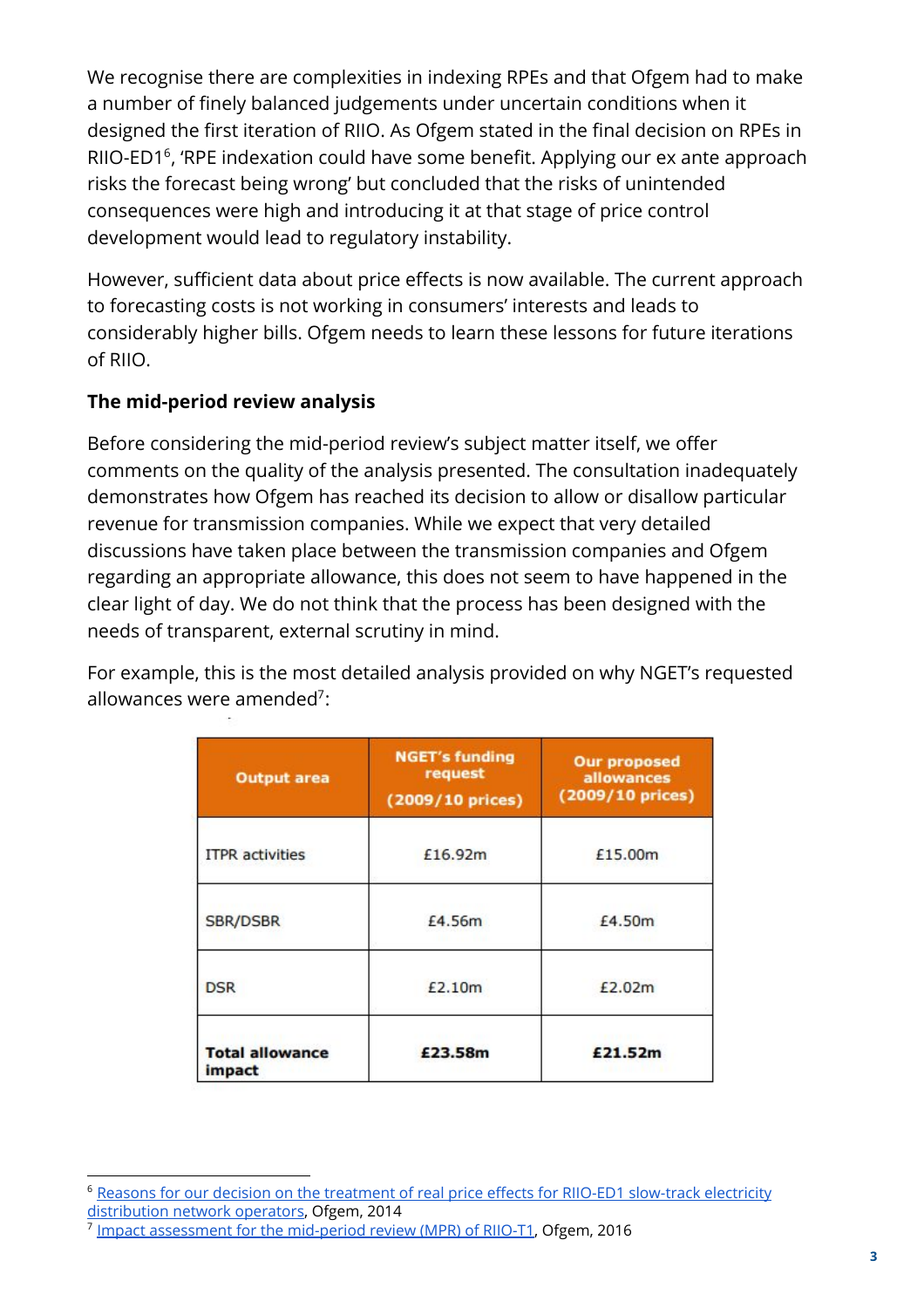This offers insufficient detail of the specifics of NGET's funding requests, the business case behind them, or the reasons for Ofgem varying the allowance. In future, Ofgem and network companies should make much more detailed information accessibly available. We detail how this has prevented us from offering firmer views on certain matters below.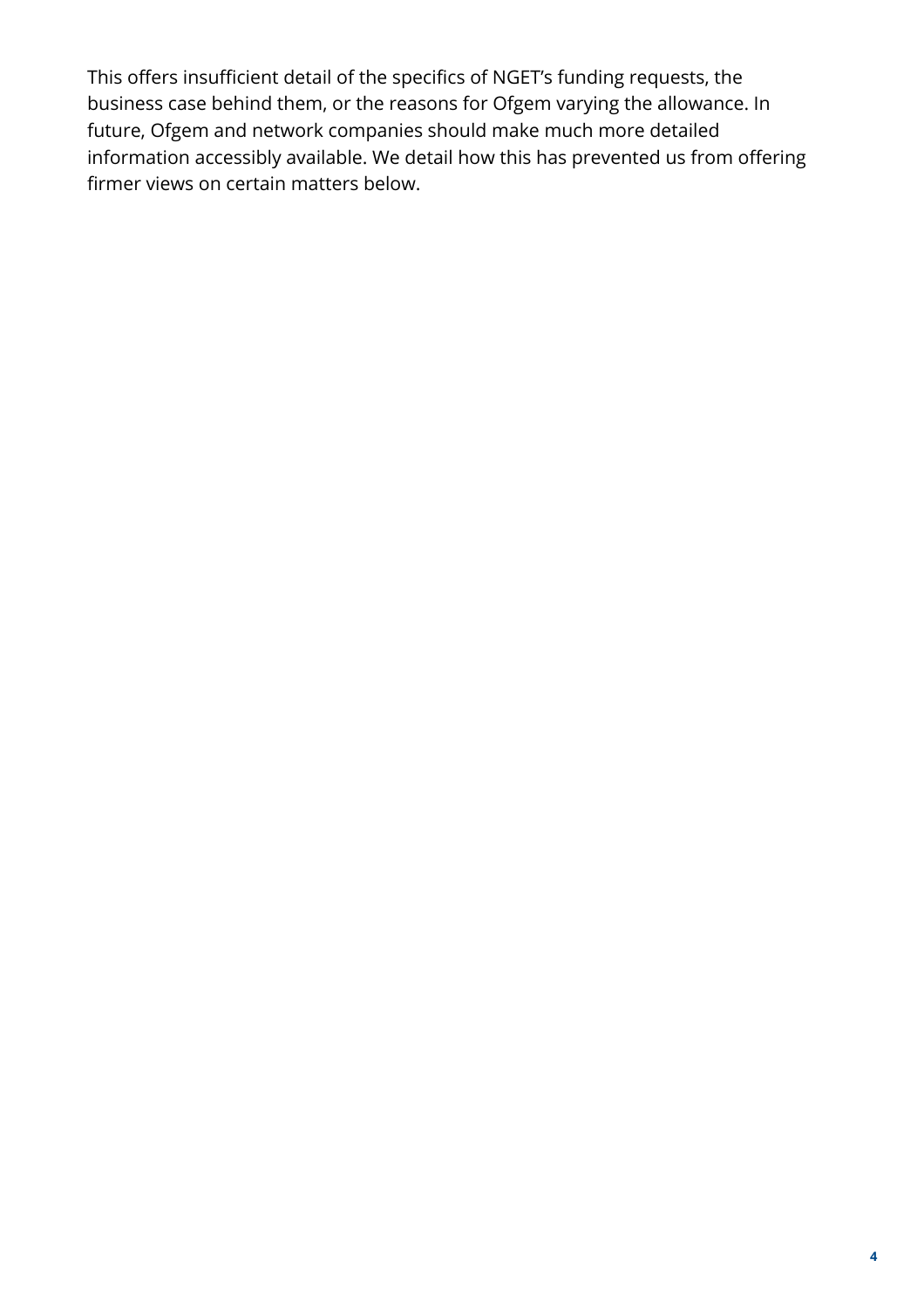## **Gas Transmission**

#### **Question 1: Do you have any views on our proposals to remove the pipelines output and allowances?**

The Avonmouth pipelines were originally included to address safety and security of supply issues but due to lower demand forecasts over the period of the price control, NGGT has concluded they are no longer needed and has not made a case for alternative investment.

In this context, Ofgem is adopting the correct approach. Allowed revenue should be reduced by the amount allocated to the Avonmouth pipeline (£168.8m). This is precisely the issue that a mid-period review is designed to address and Ofgem are taking necessary steps which are in consumers' interests. We also strongly agree that the output should be removed at this stage, rather than allow NGGT to continue to recover this money from consumers and return it to them at the end of the price control.

We welcome that NGGT have been upfront about their changing forecasts and the impact this has on necessary output expenditure. We note their argument that as they will have accrued approximately £86.6m from consumers by the end of the mid-period review, to recover this money would represent the retrospective action Ofgem promised not to undertake.

This is unjustified. Even if there were ambiguity in the regulatory framework on this point, a publicly spirited company would not seek to charge consumers for something they did not build. In their consultation response regarding a potential mid-period review<sup>8</sup>, NGGT argued that while the required output was 'defined as a pipeline solution' in the Final Proposals, this has 'created some confusion' and the output required by consumers is to effectively manage the 'capacity reduction from the decommissioning of the Avonmouth LNG facility'.

However, the output NGGT believe meets users' needs is not the actual output which was funded. Network companies cannot, with good reason, retrospectively redefine outputs in this way. If they believed this is how the output should have been defined, then they should have made that case as part of the original settlement. As Ofgem rightly notes, the mid-period review permits Ofgem to decide outputs are no longer necessary and revenues follow output delivery. It would be improper for Ofgem to take any other decision.

<sup>8</sup> [Consultation on a potential RIIO-T1 and RIIO-GD1 mid-period review](https://www.ofgem.gov.uk/publications-and-updates/consultation-potential-riio-t1-and-gd1-mid-period-review-0), Network companies responses, NGGT, 2016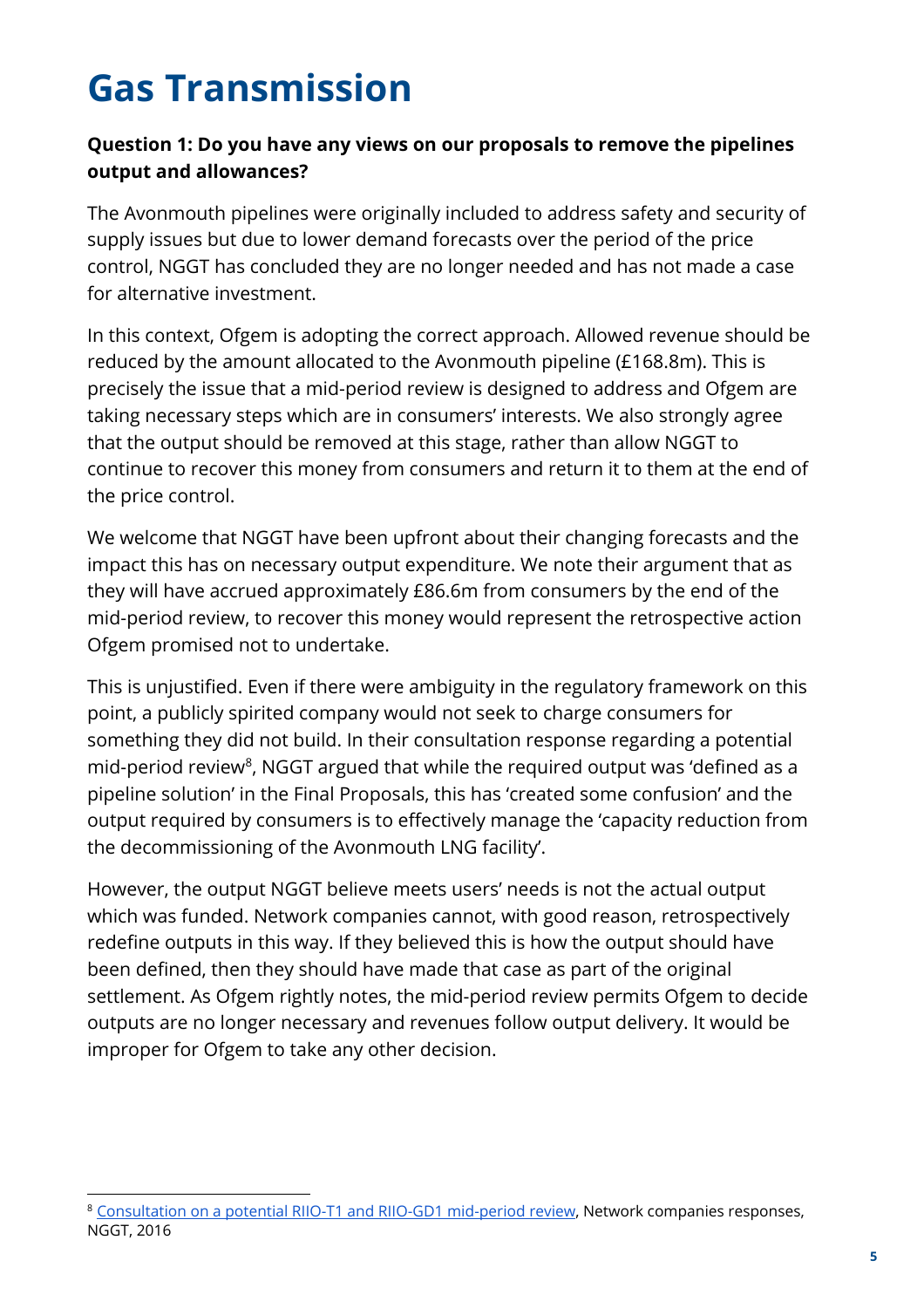## **Electricity Transmission**

#### **Question 1: Do you have any views on our proposals to allow funding for NGET's enhanced SO activities?**

#### **ITPR project**

In principle, we welcome the Integrated Transmission Planning and Regulation project as a way of increasing competition for the building of major transmission assets. We agree that funding for this project is necessary.

As argued above, it is difficult for us to offer a view on the appropriateness of the level of funding given the paucity of the analysis presented as to why the funding is being set at £15m. This is particularly important when considering a project aimed at fostering competition. Competitive processes are valuable only insofar as the benefits they deliver outweigh the costs of running them. A cost-benefit analysis that detailed the value case for this project, given the level of funding requested, would have been welcome.

We also accept that, given the proximity of the licence changes to the mid-period review, funding this output through this review is appropriate. However particularly if the System Operator function is formally separated from NGET - we believe there is a case for conducting a thorough review of the funding for all SO operations.

#### **New balancing services**

We note that the new balancing services were not specified as a potential new output in the 2015-16 consultation on a potential mid-period review. It is best-practice to consult on the outputs that are being considered in advance of reaching a minded-to position, especially when the level of analysis presented in this consultation does not illuminate the need case or the business case for this level of funding. While there may well be excellent cases for the level of funding suggested for both these new outputs, it is not possible for us to support it on the basis on the evidence presented.

#### **Demand-side response**

We are unconvinced that a case has been made for funding to support 'efforts on demand-side response services'. While we recognise the £2m additional funding over the remainder of the RIIO period is modest, we are both unclear on the value of what consumers are being asked to fund and whether it is genuinely outside of the System Operator's 'business as usual'.